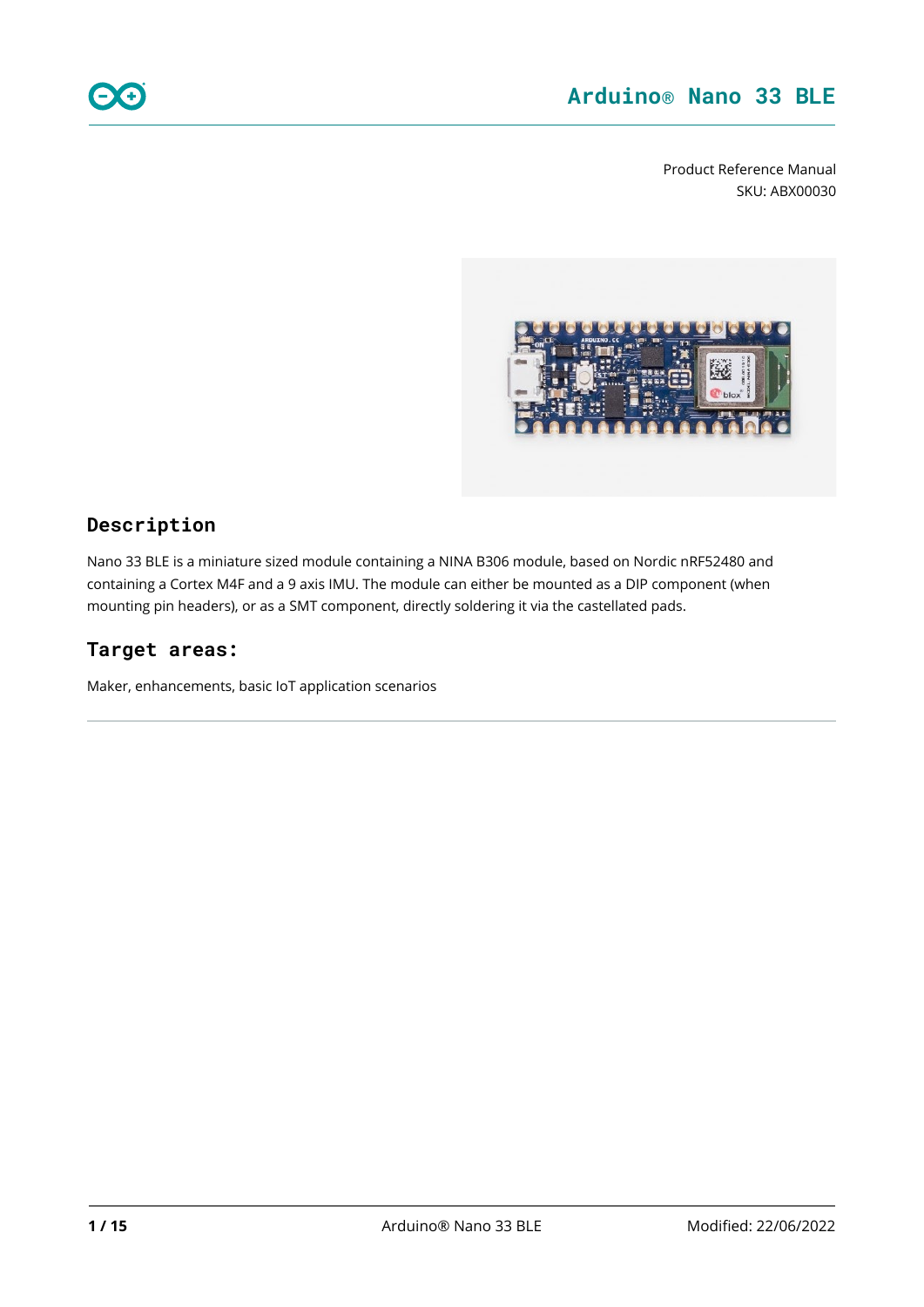



- **NINA B306 Module** 
	- **Processor**
		- 64 MHz Arm® Cortex-M4F (with FPU)
		- $\blacksquare$  1 MB Flash + 256 KB RAM

#### **Bluetooth® 5 multiprotocol radio**

- 2 Mbps
- $\overline{CSA}$ #2
- **Advertising Extensions**
- **Long Range**
- $+8$  dBm TX power
- $-95$  dBm sensitivity
- $\blacksquare$  4.8 mA in TX (0 dBm)
- $\blacksquare$  4.6 mA in RX (1 Mbps)
- Integrated balun with 50  $\Omega$  single-ended output
- **IEEE 802.15.4 radio support**
- **Thread**
- **zigbee**

#### **Peripherals**

- **Full-speed 12 Mbps USB**
- NFC-A tag
- **Arm CryptoCell CC310 security subsystem**
- **COSPI/SPI/TWI/I<sup>2</sup>S/PDM/ODEC**
- High speed 32 MHz SPI
- Ouad SPI interface 32 MHz
- EasyDMA for all digital interfaces
- 12-bit 200 ksps ADC
- 128 bit AES/ECB/CCM/AAR co-processor
- **LSM9DS1** (9 axis IMU)
	- 3 acceleration channels, 3 angular rate channels, 3 magnetic field channels
	- ±2/±4/±8/±16 g linear acceleration full scale
	- ±4/±8/±12/±16 gauss magnetic full scale
	- ±245/±500/±2000 dps angular rate full scale
	- 16-bit data output
- **MPM3610** DC-DC
	- Regulates input voltage from up to 21V with a minimum of 65% efficiency @minimum load
	- More than 85% efficiency @12V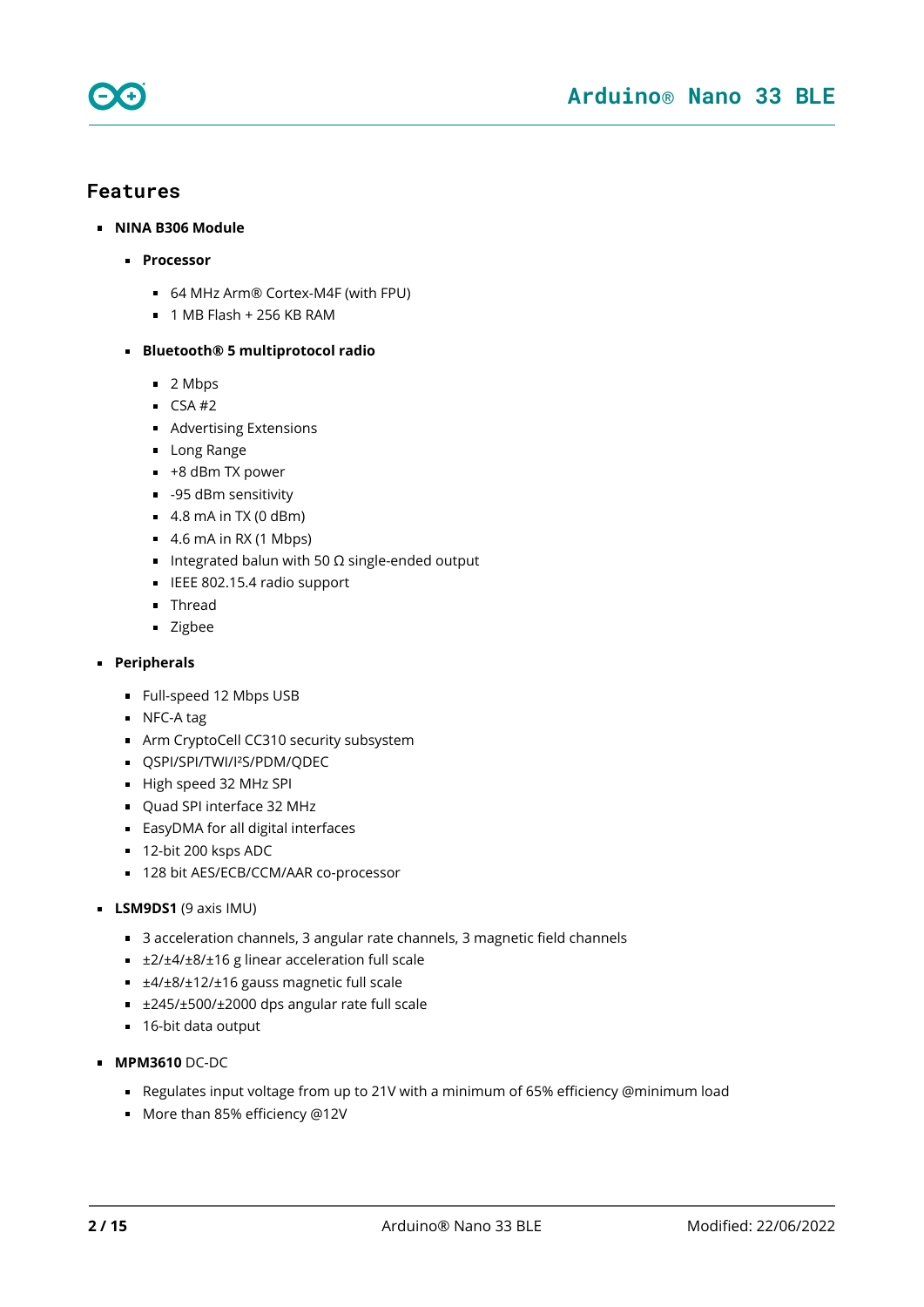

# **Contents**

| 1 The Board                                                     | 4  |
|-----------------------------------------------------------------|----|
| 1.1 Application Examples                                        | 4  |
| 1.2 Ratings                                                     | 4  |
| 1.2.1 Recommended Operating Conditions                          | 4  |
| 1.3 Power Consumption                                           | 4  |
| <b>2 Functional Overview</b>                                    | 5  |
| 2.1 Board Topology                                              | 5  |
| 2.1.1 Top                                                       | 5  |
| 2.1.2 Bottom                                                    | 6  |
| 2.2 Processor                                                   | 6  |
| 2.3 Power Tree                                                  | 7  |
| <b>3 Board Operation</b>                                        | 8  |
| 3.1 Getting Started - IDE                                       | 8  |
| 3.2 Getting Started - Arduino Web Editor                        | 8  |
| 3.3 Getting Started - Arduino IoT Cloud                         | 8  |
| 3.4 Sample Sketches                                             | 8  |
| 3.5 Online Resources                                            | 8  |
| 3.6 Board Recover                                               | 9  |
| <b>4 Connector Pinouts</b>                                      | 9  |
| 4.1 USB                                                         | 10 |
| 4.2 Headers                                                     | 10 |
| 4.3 Debug                                                       | 11 |
| <b>5 Mechanical Information</b>                                 | 11 |
| 5.1 Board Outline and Mounting Holes                            | 11 |
| <b>6 Certifications</b>                                         | 12 |
| 6.1 Declaration of Conformity CE DoC (EU)                       | 12 |
| 6.2 Declaration of Conformity to EU RoHS & REACH 211 01/19/2021 | 12 |
| 6.3 Conflict Minerals Declaration                               | 13 |
| <b>7 FCC Caution</b>                                            | 13 |
| <b>8 Company Information</b>                                    | 14 |
| <b>9 Reference Documentation</b>                                | 14 |
| <b>10 Revision History</b>                                      | 15 |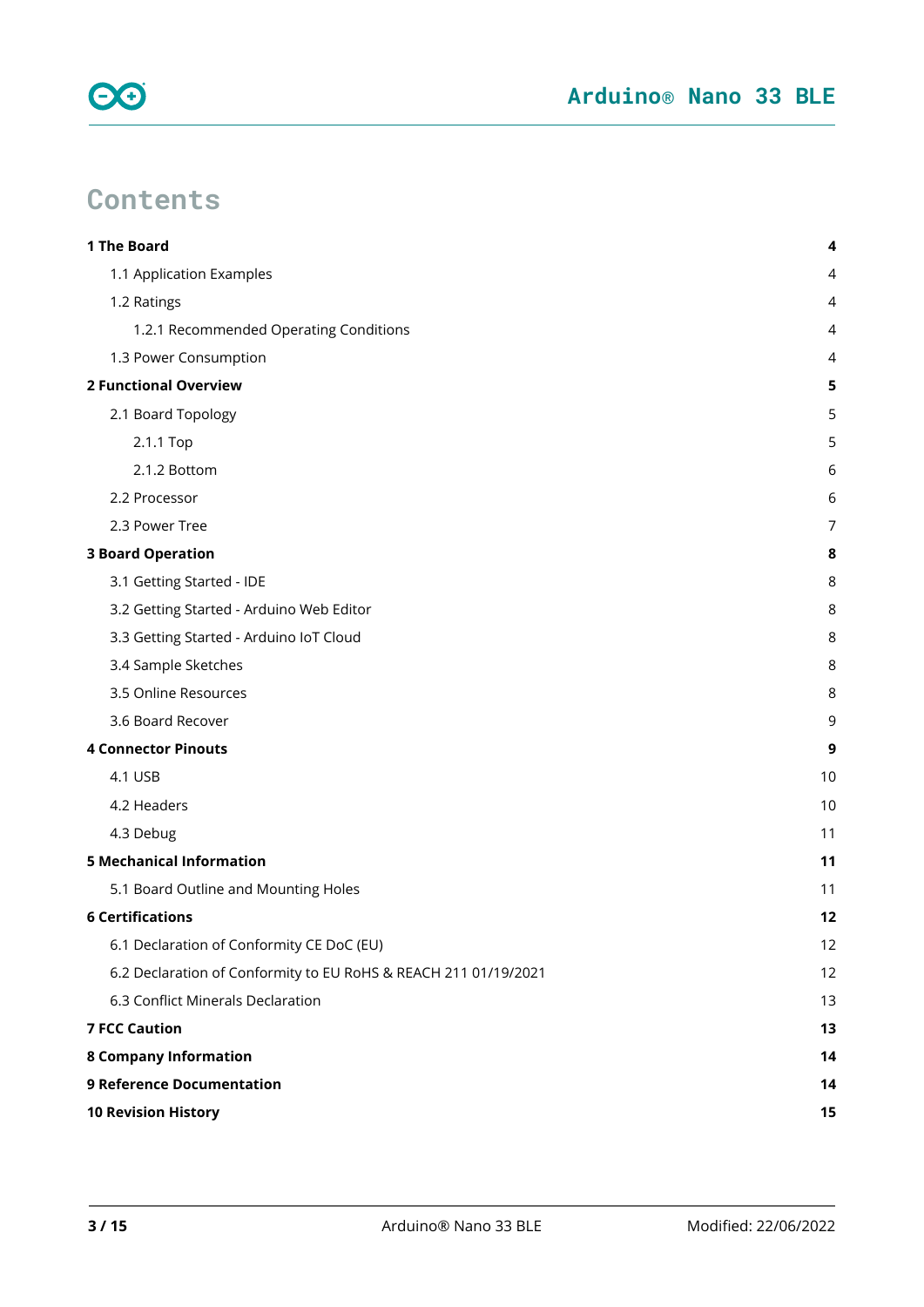

# <span id="page-3-0"></span>**1 The Board**

As all Nano form factor boards, Nano 33 BLE does not have a battery charger but can be powered through USB or headers.

**NOTE:** Arduino Nano 33 BLE only supports 3.3V I/Os and is **NOT** 5V tolerant so please make sure you are not directly connecting 5V signals to this board or it will be damaged. Also, as opposed to Arduino Nano boards that support 5V operation, the 5V pin does NOT supply voltage but is rather connected, through a jumper, to the USB power input.

#### <span id="page-3-1"></span>**1.1 Application Examples**

**Sound spectrum:** Create a sound spectrum to visualize sound frequencies. Connect an Arduino 33 Nano BLE and a microphone or amplifier.

**Social distancing sensor:** Keeping the social distance has become more important than ever to ensure your own, as well as others health. By connecting an Arduino Nano 33 BLE with a sensor and a LED display, you can create a wearable band that alerts you when you get too close to other people.

**Healthy plant scanner:** Watering your plants isn't always enough to keep them happy. Diseases, lack of sunlight etc. could also be vital factors for unhealthy plants. Keep your plants happy by creating a detector and train it to detect any diseases, all with an Arduino Nano 33 BLE

#### <span id="page-3-2"></span>**1.2 Ratings**

#### <span id="page-3-3"></span>**1.2.1 Recommended Operating Conditions**

| Symbol | <b>Description</b>                               | Min               | Max                |
|--------|--------------------------------------------------|-------------------|--------------------|
|        | Conservative thermal limits for the whole board: | ⊺40 °F.<br>$\sim$ | 185 °F<br>ഠ്വ<br>∼ |

#### <span id="page-3-4"></span>**1.3 Power Consumption**

| Symbol      | <b>Description</b>                  |  | <b>Typ</b> | Max | Unit |
|-------------|-------------------------------------|--|------------|-----|------|
| PBL         | Power consumption with busy loop    |  | TBC        |     | mW   |
| <b>PLP</b>  | Power consumption in low power mode |  | TBC        |     | mW   |
| <b>PMAX</b> | Maximum Power Consumption           |  | TBC        |     | mW   |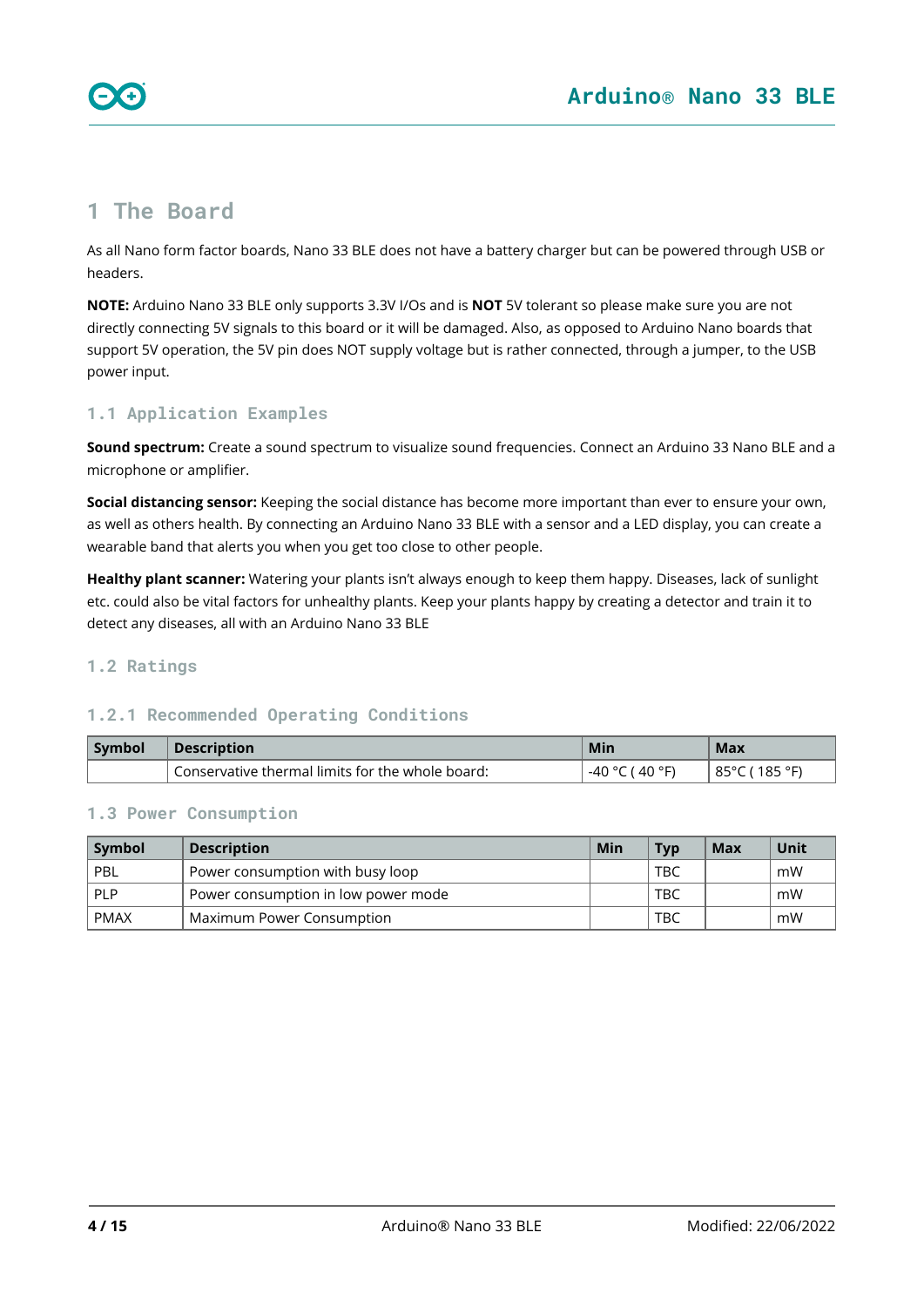

# <span id="page-4-0"></span>**2 Functional Overview**

### <span id="page-4-1"></span>**2.1 Board Topology**

#### <span id="page-4-2"></span>**2.1.1 Top**

ee



*Board topology Top*

| Ref.           | <b>Description</b>                                | Ref.             | <b>Description</b>               |
|----------------|---------------------------------------------------|------------------|----------------------------------|
| i U1           | NINA-B306 Module Bluetooth® Low Energy 5.0 Module | U6               | MP2322GOH Step Down Converter    |
| U <sub>2</sub> | LSM9DS1TR Sensor IMU                              | P <sub>R</sub> 1 | IT-1185AP1C-160G-GTR Push button |
| i DL1          | Led L                                             | DL <sub>2</sub>  | Led Power                        |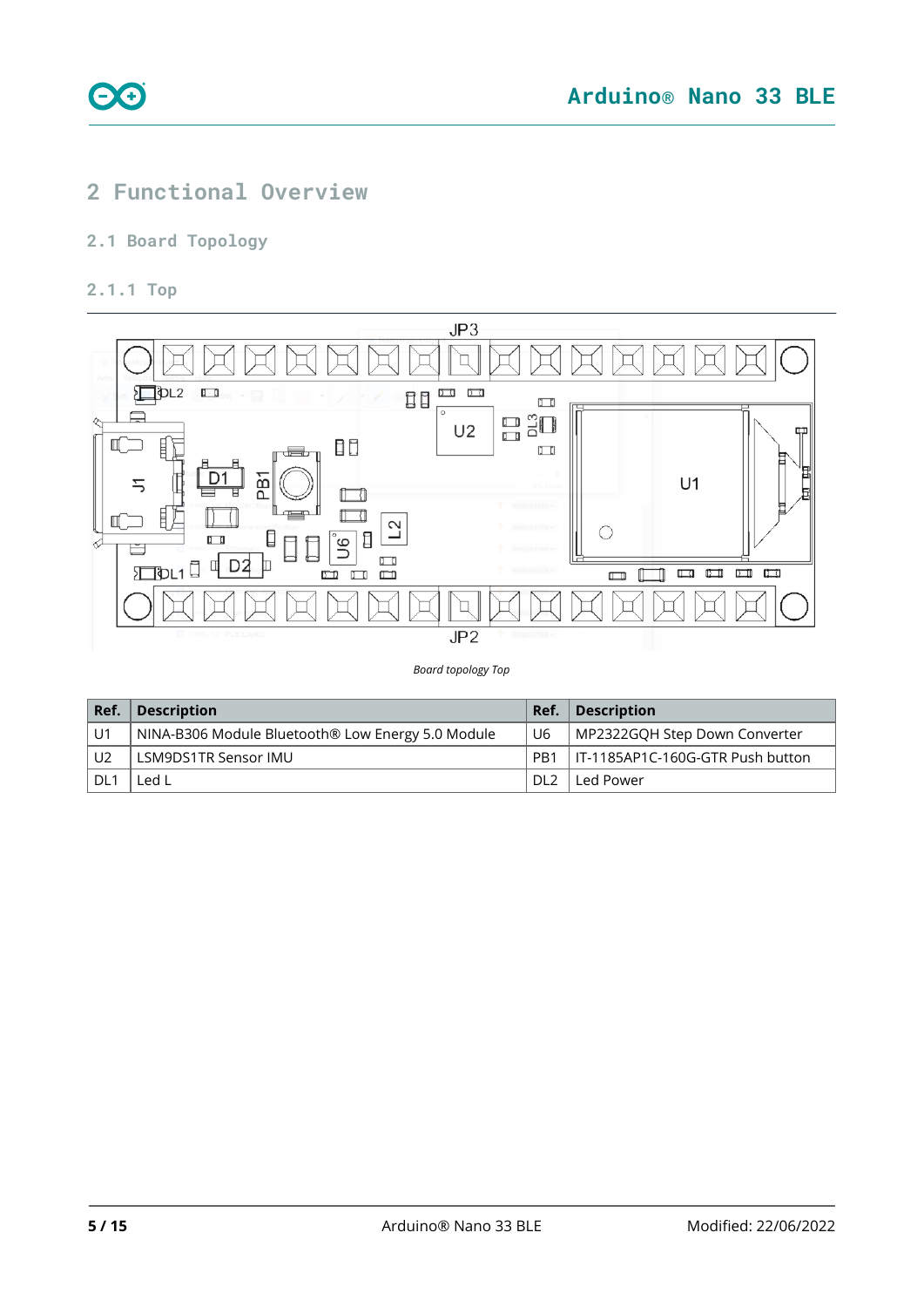

### <span id="page-5-0"></span>**2.1.2 Bottom**



#### *Board topology bottom*

| Ref.            | <b>Description</b> | Ref. | <b>Description</b> |
|-----------------|--------------------|------|--------------------|
| SI1             | VUSB Jumper        | SJ2  | D7 lumper          |
| SI <sub>3</sub> | D8 Jumper          | SI4  | 3v3 Jumper         |

#### <span id="page-5-1"></span>**2.2 Processor**

The Main Processor is a Cortex M4F running at up to 64MHz. Most of its pins are connected to the external headers, however some are reserved for internal communication with the wireless module and the on-board internal I<sup>2</sup>C peripherals (IMU and Crypto).

**NOTE**: As opposed to other Arduino Nano boards, pins A4 and A5 have an internal pull up and default to be used as an  $1^2C$  Bus so usage as analog inputs is not recommended.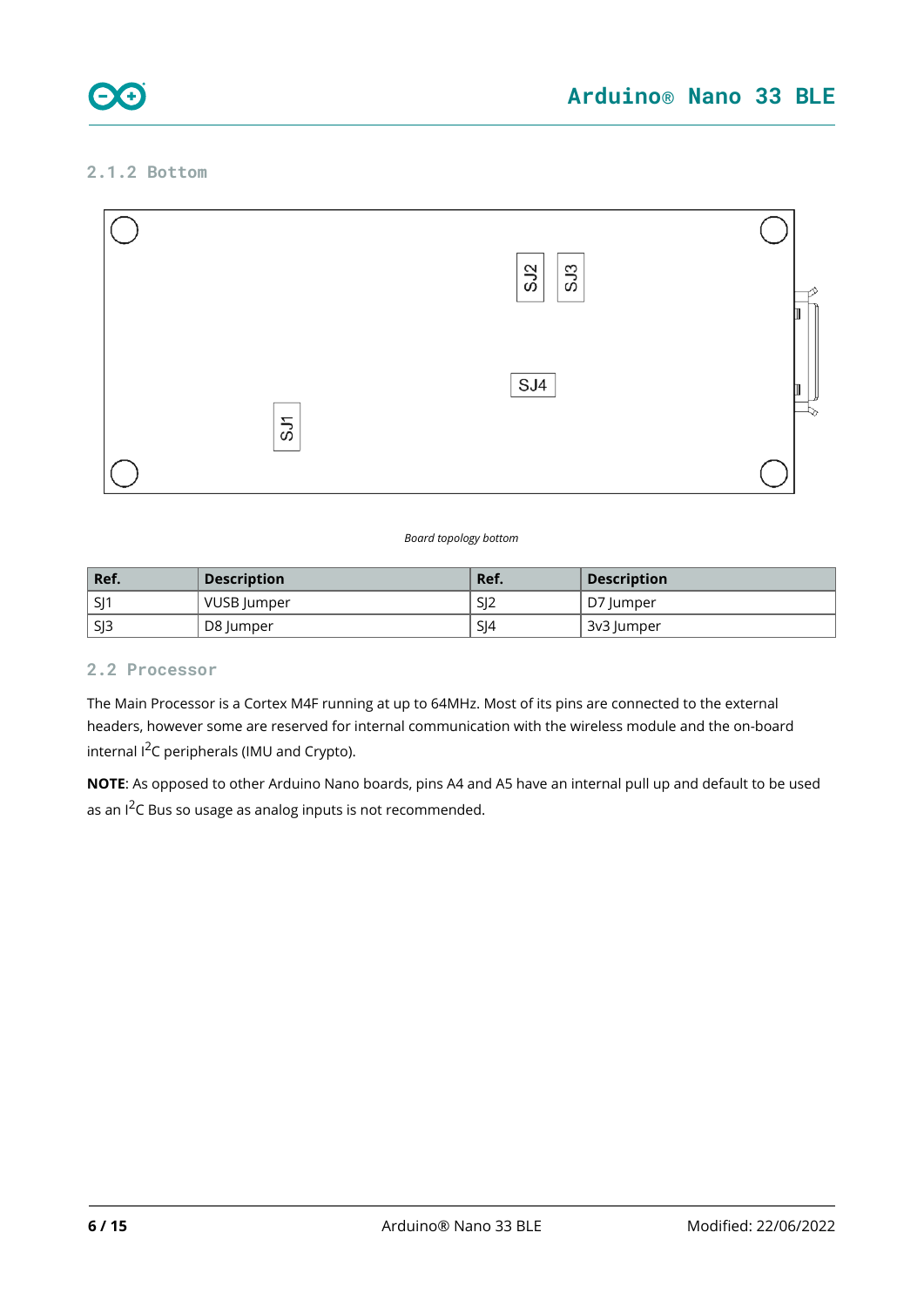

#### <span id="page-6-0"></span>**2.3 Power Tree**

The board can be powered via USB connector,  $V_{IN}$  or  $V_{USB}$  pins on headers.



*Power tree*

**NOTE:** Since V<sub>USB</sub> feeds V<sub>IN</sub> via a Schottky diode and a DC-DC regulator specified minimum input voltage is 4.5V the minimum supply voltage from USB has to be increased to a voltage in the range between 4.8V to 4.96V depending on the current being drawn.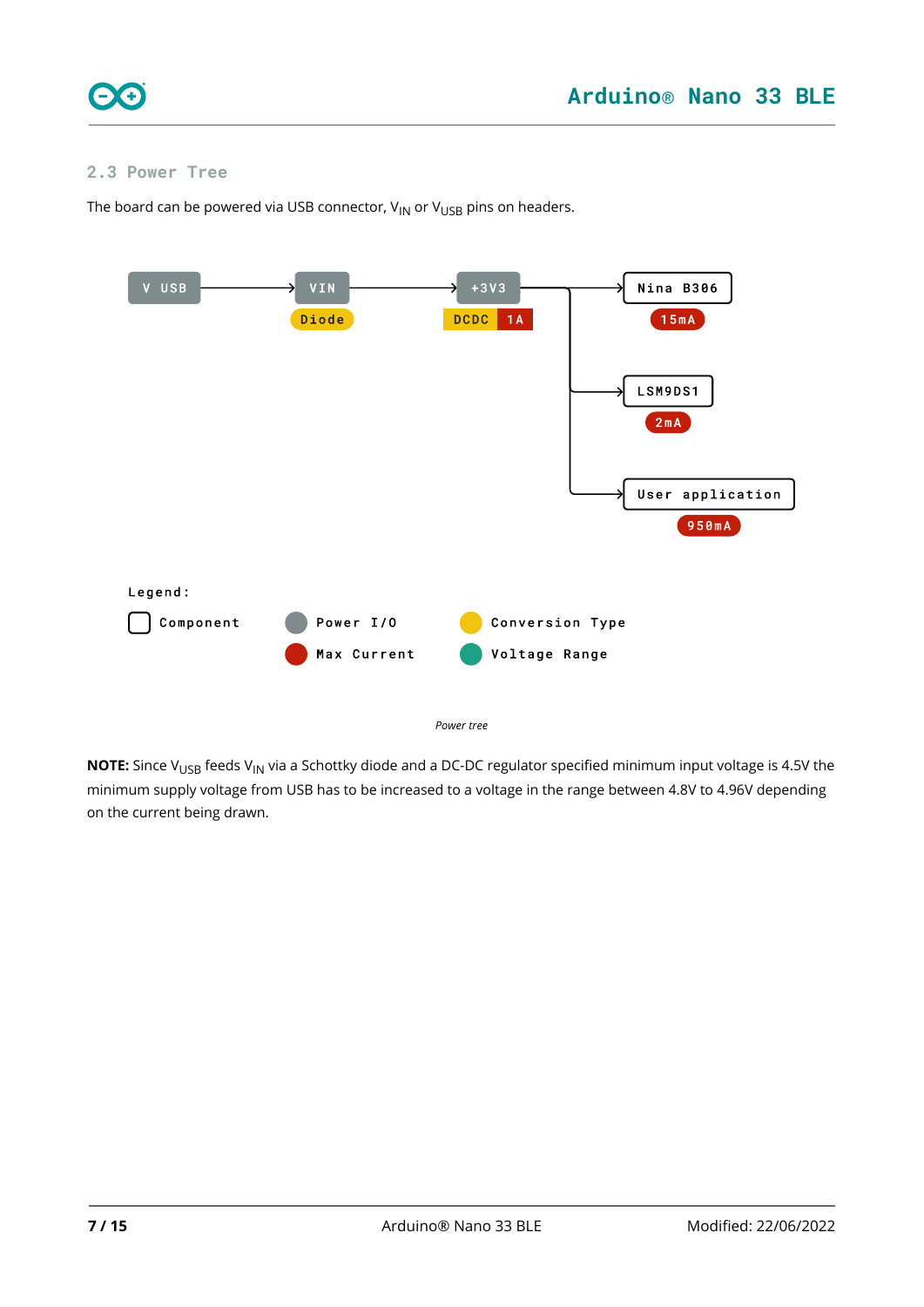

# <span id="page-7-0"></span>**3 Board Operation**

#### <span id="page-7-1"></span>**3.1 Getting Started - IDE**

If you want to program your Arduino Nano 33 BLE while offline you need to install the Arduino Desktop IDE [1] To connect the Arduino Nano 33 BLE to your computer, you'll need a Micro-B USB cable. This also provides power to the board, as indicated by the LED.

#### <span id="page-7-2"></span>**3.2 Getting Started - Arduino Web Editor**

All Arduino boards, including this one, work out-of-the-box on the Arduino Web Editor [2], by just installing a simple plugin.

The Arduino Web Editor is hosted online, therefore it will always be up-to-date with the latest features and support for all boards. Follow **[3]** to start coding on the browser and upload your sketches onto your board.

#### <span id="page-7-3"></span>**3.3 Getting Started - Arduino IoT Cloud**

All Arduino IoT enabled products are supported on Arduino IoT Cloud which allows you to Log, graph and analyze sensor data, trigger events, and automate your home or business.

#### <span id="page-7-4"></span>**3.4 Sample Sketches**

Sample sketches for the Arduino Nano 33 BLE can be found either in the "Examples" menu in the Arduino IDE or in the "Documentation" section of the Arduino Pro website [4]

#### <span id="page-7-5"></span>**3.5 Online Resources**

Now that you have gone through the basics of what you can do with the board you can explore the endless possibilities it provides by checking exciting projects on ProjectHub **[5]**, the Arduino Library Reference **[6]** and the online store **[7]** where you will be able to complement your board with sensors, actuators and more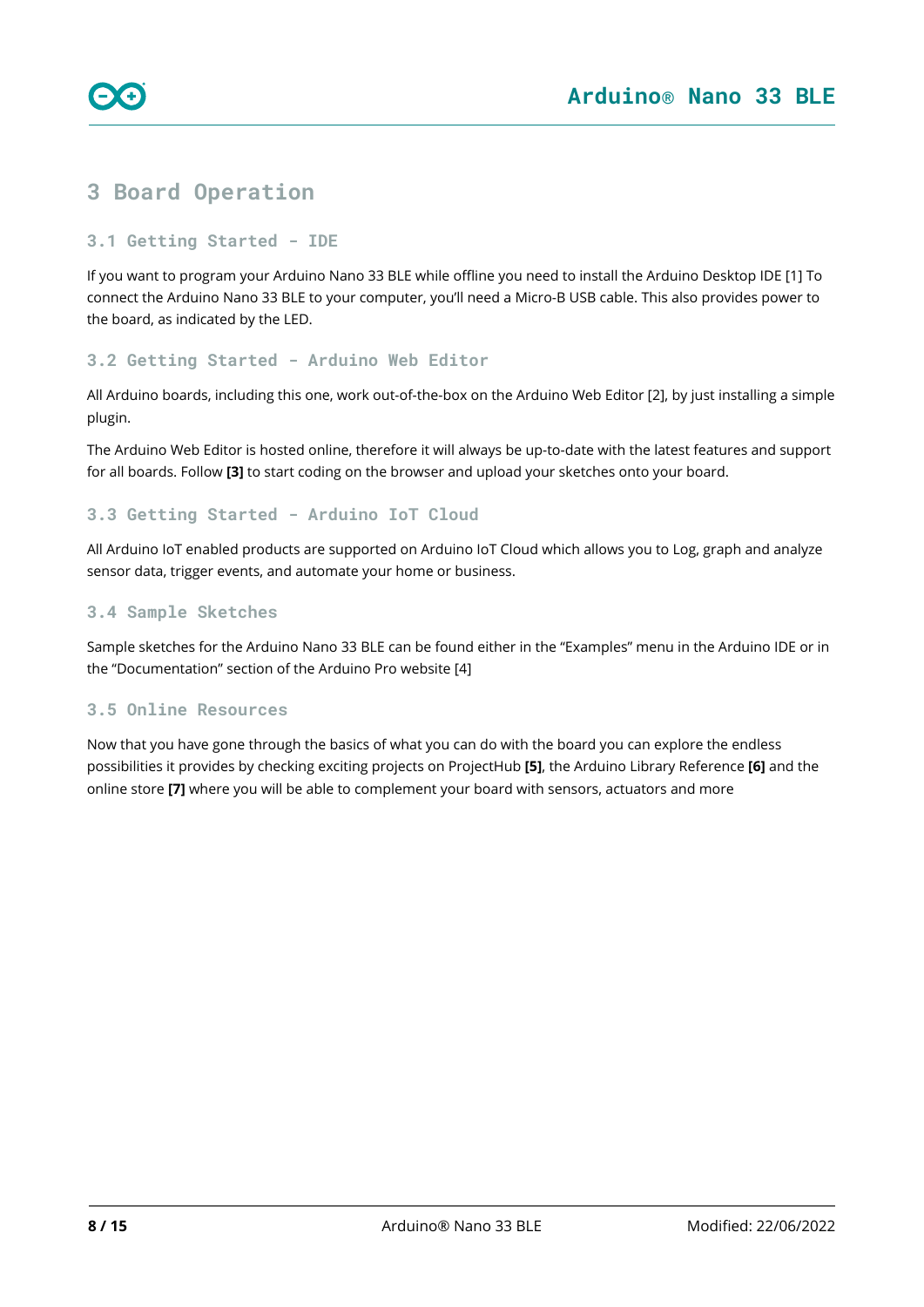

### <span id="page-8-0"></span>**3.6 Board Recover**

All Arduino boards have a built-in bootloader which allows flashing the board via USB. In case a sketch locks up the processor and the board is not reachable anymore via USB it is possible to enter bootloader mode by doubletapping the reset button right after power up.

# <span id="page-8-1"></span>**4 Connector Pinouts**



*Pinout*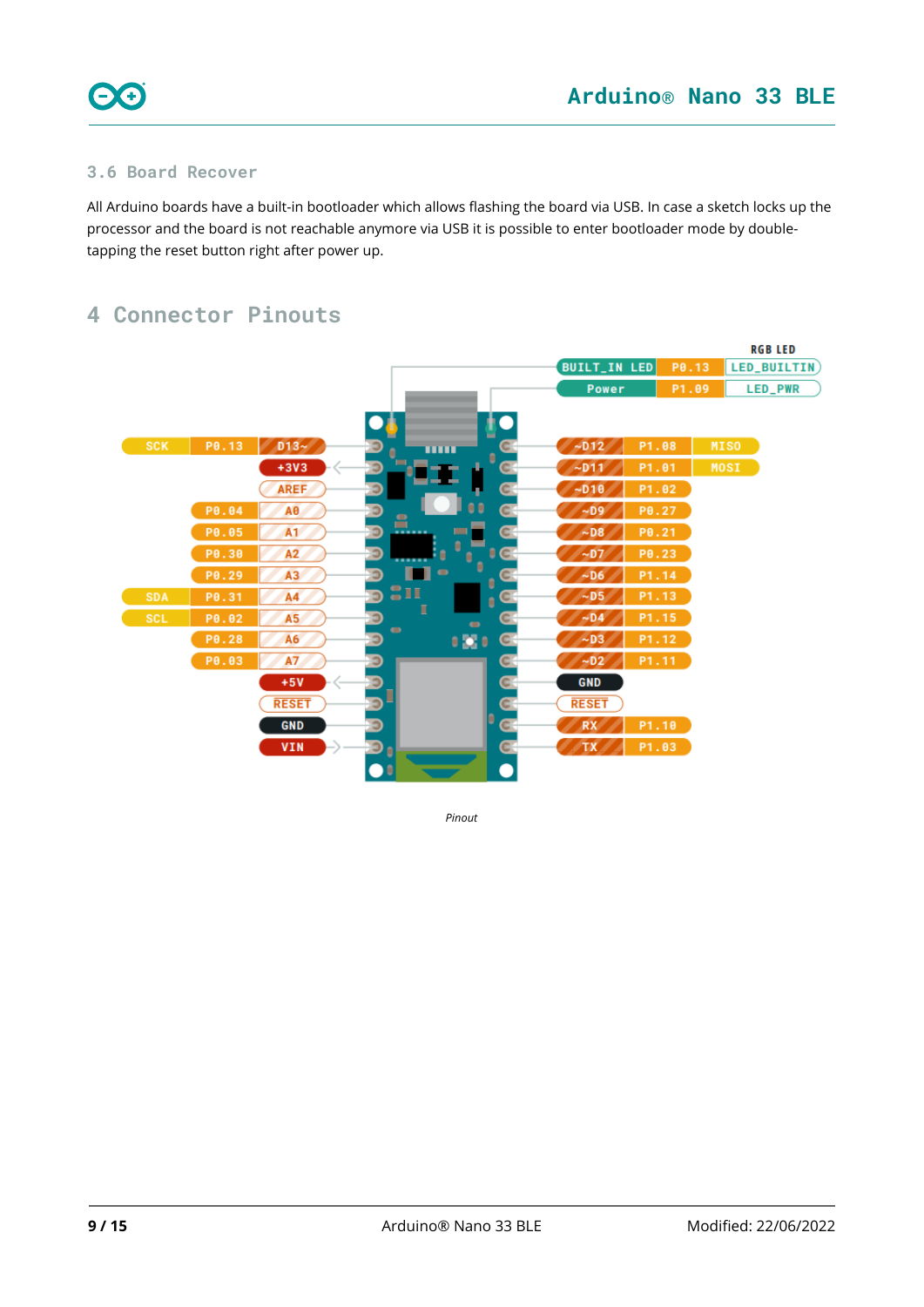#### <span id="page-9-0"></span>**4.1 USB**

| Pin | <b>Function</b>   Type |        | <b>Description</b>                                                             |
|-----|------------------------|--------|--------------------------------------------------------------------------------|
|     | <b>VUSB</b>            | Power  | Power Supply Input. If board is powered via VUSB from header this is an Output |
|     |                        |        | (1)                                                                            |
|     | D-                     |        | Differential   USB differential data -                                         |
|     | D+                     |        | Differential   USB differential data +                                         |
| 4   | ID                     | Analog | Selects Host/Device functionality                                              |
|     | GND                    | Power  | Power Ground                                                                   |

### <span id="page-9-1"></span>**4.2 Headers**

The board exposes two 15 pin connectors which can either be assembled with pin headers or soldered through castellated vias.

| Pin | <b>Function</b> | <b>Type</b>     | <b>Description</b>                                                                     |
|-----|-----------------|-----------------|----------------------------------------------------------------------------------------|
| 1   | D <sub>13</sub> | Digital         | GPIO/Built-in LED                                                                      |
| 2   | $+3V3$          | Power Out       | Internally generated power output to external devices                                  |
| 3   | AREF            | Analog          | Analog Reference; can be used as GPIO                                                  |
| 4   | A0/DAC0         | Analog          | ADC in/DAC out; can be used as GPIO                                                    |
| 5   | A1              | Analog          | ADC in; can be used as GPIO                                                            |
| 6   | A2              | Analog          | ADC in; can be used as GPIO                                                            |
| 7   | A <sub>3</sub>  | Analog          | ADC in; can be used as GPIO                                                            |
| 8   | A4/SDA          | Analog          | ADC in; I2C SDA; Can be used as GPIO (1)                                               |
| 9   | A5/SCL          | Analog          | ADC in; I2C SCL; Can be used as GPIO (1)                                               |
| 10  | A <sub>6</sub>  | Analog          | ADC in; can be used as GPIO                                                            |
| 11  | A7              | Analog          | ADC in; can be used as GPIO                                                            |
| 12  | <b>VUSB</b>     | Power<br>In/Out | Normally NC; can be connected to VUSB pin of the USB connector by shorting a<br>jumper |
| 13  | <b>RST</b>      | Digital In      | Active low reset input (duplicate of pin 18)                                           |
| 14  | <b>GND</b>      | Power           | Power Ground                                                                           |
| 15  | <b>VIN</b>      | Power In        | Vin Power input                                                                        |
| 16  | <b>TX</b>       | Digital         | USART TX; can be used as GPIO                                                          |
| 17  | <b>RX</b>       | Digital         | USART RX; can be used as GPIO                                                          |
| 18  | <b>RST</b>      | Digital         | Active low reset input (duplicate of pin 13)                                           |
| 19  | <b>GND</b>      | Power           | Power Ground                                                                           |
| 20  | D <sub>2</sub>  | Digital         | <b>GPIO</b>                                                                            |
| 21  | D3/PWM          | Digital         | GPIO; can be used as PWM                                                               |
| 22  | D4              | Digital         | <b>GPIO</b>                                                                            |
| 23  | D5/PWM          | Digital         | GPIO; can be used as PWM                                                               |
| 24  | D6/PWM          | Digital         | GPIO, can be used as PWM                                                               |
| 25  | D7              | Digital         | <b>GPIO</b>                                                                            |
| 26  | D <sub>8</sub>  | Digital         | <b>GPIO</b>                                                                            |
| 27  | D9/PWM          | Digital         | GPIO; can be used as PWM                                                               |
| 28  | D10/PWM         | Digital         | GPIO; can be used as PWM                                                               |
| 29  | D11/MOSI        | Digital         | SPI MOSI; can be used as GPIO                                                          |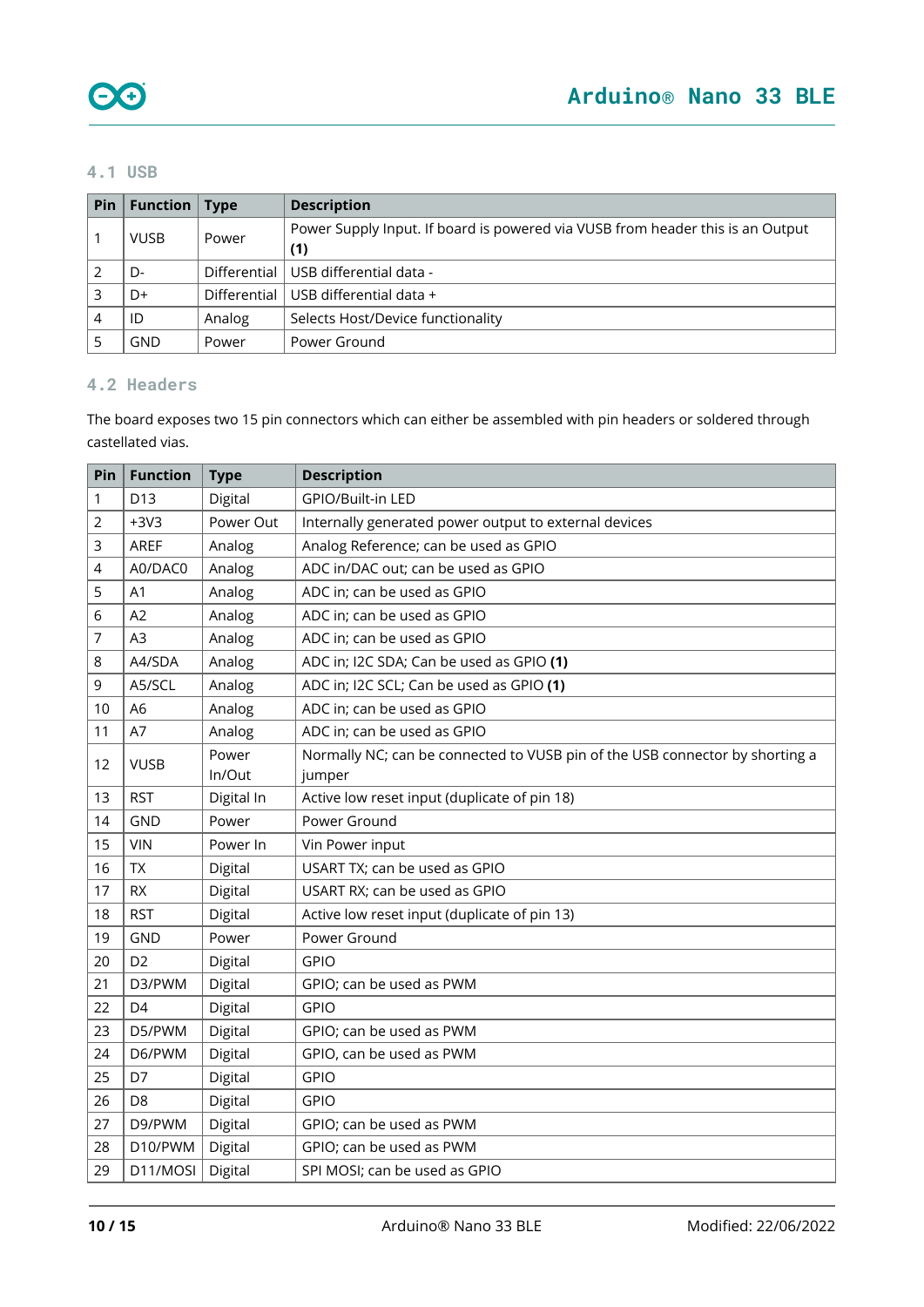|            | $\vert$ Pin $\vert$ Function $\vert$ Type |         | <b>Description</b>            |
|------------|-------------------------------------------|---------|-------------------------------|
| $\vert$ 30 | , D12/MISO '                              | Digital | SPI MISO; can be used as GPIO |

#### <span id="page-10-0"></span>**4.3 Debug**

On the bottom side of the board, under the communication module, debug signals are arranged as 3x2 test pads with 100 mil pitch with pin 4 removed. Pin 1 is depicted in Figure 3 – Connector Positions

| Pin | <b>Function</b> | <b>Type</b> | <b>Description</b>                                                |
|-----|-----------------|-------------|-------------------------------------------------------------------|
|     | $+3V3$          | Power Out   | Internally generated power output to be used as voltage reference |
|     | <b>SWD</b>      | Digital     | nRF52480 Single Wire Debug Data                                   |
|     | <b>SWCLK</b>    | Digital In  | nRF52480 Single Wire Debug Clock                                  |
|     | <b>GND</b>      | Power       | Power Ground                                                      |
| 6   | <b>RST</b>      | Digital In  | Active low reset input                                            |
|     | $+3V3$          | Power Out   | Internally generated power output to be used as voltage reference |

# <span id="page-10-1"></span>**5 Mechanical Information**

### <span id="page-10-2"></span>**5.1 Board Outline and Mounting Holes**

The board measures are mixed between metric and imperial. Imperial measures are used to maintain 100 mil pitch grid between pin rows to allow them to fit a breadboard whereas board length is Metric



*Board layout*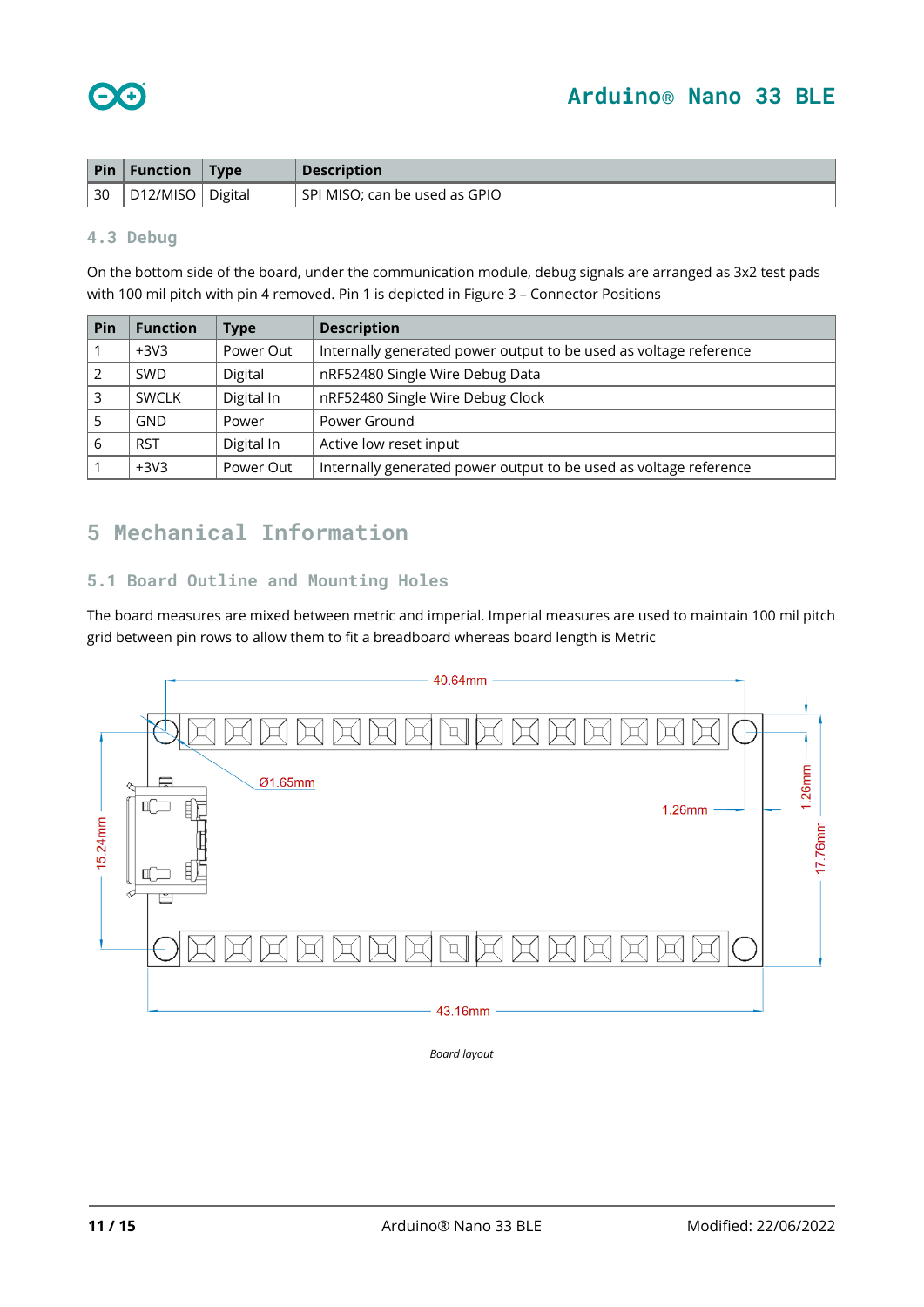

# <span id="page-11-0"></span>**6 Certifications**

#### <span id="page-11-1"></span>**6.1 Declaration of Conformity CE DoC (EU)**

We declare under our sole responsibility that the products above are in conformity with the essential requirements of the following EU Directives and therefore qualify for free movement within markets comprising the European Union (EU) and European Economic Area (EEA).

#### <span id="page-11-2"></span>**6.2 Declaration of Conformity to EU RoHS & REACH 211 01/19/2021**

Arduino boards are in compliance with RoHS 2 Directive 2011/65/EU of the European Parliament and RoHS 3 Directive 2015/863/EU of the Council of 4 June 2015 on the restriction of the use of certain hazardous substances in electrical and electronic equipment.

| <b>Substance</b>                       | <b>Maximum limit (ppm)</b> |
|----------------------------------------|----------------------------|
| Lead (Pb)                              | 1000                       |
| Cadmium (Cd)                           | 100                        |
| Mercury (Hg)                           | 1000                       |
| Hexavalent Chromium (Cr6+)             | 1000                       |
| Poly Brominated Biphenyls (PBB)        | 1000                       |
| Poly Brominated Diphenyl ethers (PBDE) | 1000                       |
| Bis(2-Ethylhexyl} phthalate (DEHP)     | 1000                       |
| Benzyl butyl phthalate (BBP)           | 1000                       |
| Dibutyl phthalate (DBP)                | 1000                       |
| Diisobutyl phthalate (DIBP)            | 1000                       |

Exemptions : No exemptions are claimed.

Arduino Boards are fully compliant with the related requirements of European Union Regulation (EC) 1907 /2006 concerning the Registration, Evaluation, Authorization and Restriction of Chemicals (REACH). We declare none of the SVHCs (<https://echa.europa.eu/web/guest/candidate-list-table>), the Candidate List of Substances of Very High Concern for authorization currently released by ECHA, is present in all products (and also package) in quantities totaling in a concentration equal or above 0.1%. To the best of our knowledge, we also declare that our products do not contain any of the substances listed on the "Authorization List" (Annex XIV of the REACH regulations) and Substances of Very High Concern (SVHC) in any significant amounts as specified by the Annex XVII of Candidate list published by ECHA (European Chemical Agency) 1907 /2006/EC.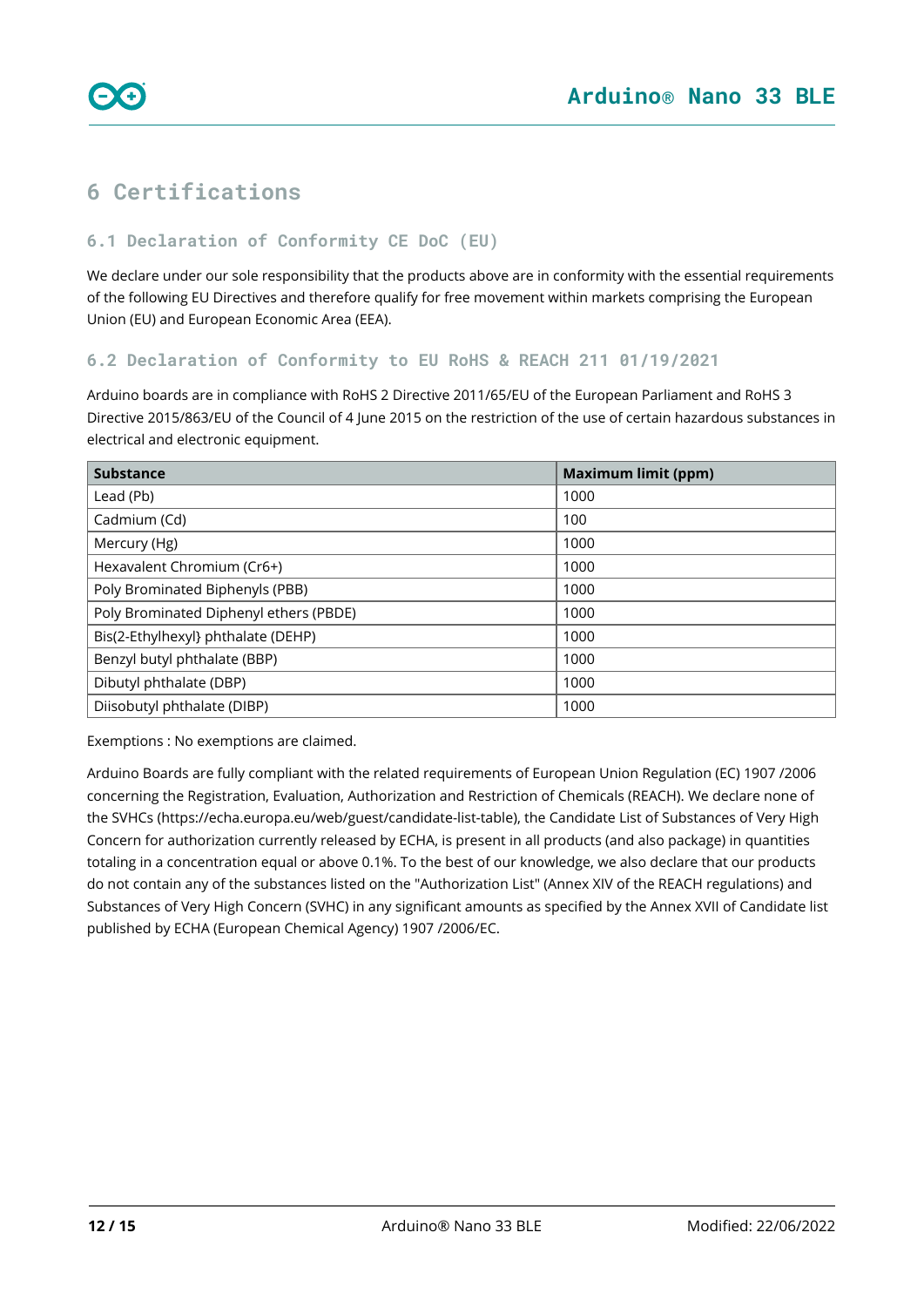### <span id="page-12-0"></span>**6.3 Conflict Minerals Declaration**

As a global supplier of electronic and electrical components, Arduino is aware of our obligations with regards to laws and regulations regarding Conflict Minerals, specifically the Dodd-Frank Wall Street Reform and Consumer Protection Act, Section 1502. Arduino does not directly source or process conflict minerals such as Tin, Tantalum, Tungsten, or Gold. Conflict minerals are contained in our products in the form of solder, or as a component in metal alloys. As part of our reasonable due diligence Arduino has contacted component suppliers within our supply chain to verify their continued compliance with the regulations. Based on the information received thus far we declare that our products contain Conflict Minerals sourced from conflict-free areas.

# <span id="page-12-1"></span>**7 FCC Caution**

Any Changes or modifications not expressly approved by the party responsible for compliance could void the user's authority to operate the equipment.

This device complies with part 15 of the FCC Rules. Operation is subject to the following two conditions:

(1) This device may not cause harmful interference

(2) this device must accept any interference received, including interference that may cause undesired operation.

#### **FCC RF Radiation Exposure Statement:**

- 1. This Transmitter must not be co-located or operating in conjunction with any other antenna or transmitter.
- 2. This equipment complies with RF radiation exposure limits set forth for an uncontrolled environment.
- 3. This equipment should be installed and operated with minimum distance 20cm between the radiator & your body.

English: User manuals for license-exempt radio apparatus shall contain the following or equivalent notice in a conspicuous location in the user manual or alternatively on the device or both. This device complies with Industry Canada license-exempt RSS standard(s). Operation is subject to the following two conditions:

(1) this device may not cause interference

(2) this device must accept any interference, including interference that may cause undesired operation of the device.

French: Le présent appareil est conforme aux CNR d'Industrie Canada applicables aux appareils radio exempts de licence. L'exploitation est autorisée aux deux conditions suivantes :

(1) l' appareil nedoit pas produire de brouillage

(2) l'utilisateur de l'appareil doit accepter tout brouillage radioélectrique subi, même si le brouillage est susceptible d'en compromettre le fonctionnement.

#### **IC SAR Warning:**

English This equipment should be installed and operated with minimum distance 20 cm between the radiator and your body.

French: Lors de l' installation et de l' exploitation de ce dispositif, la distance entre le radiateur et le corps est d 'au moins 20 cm.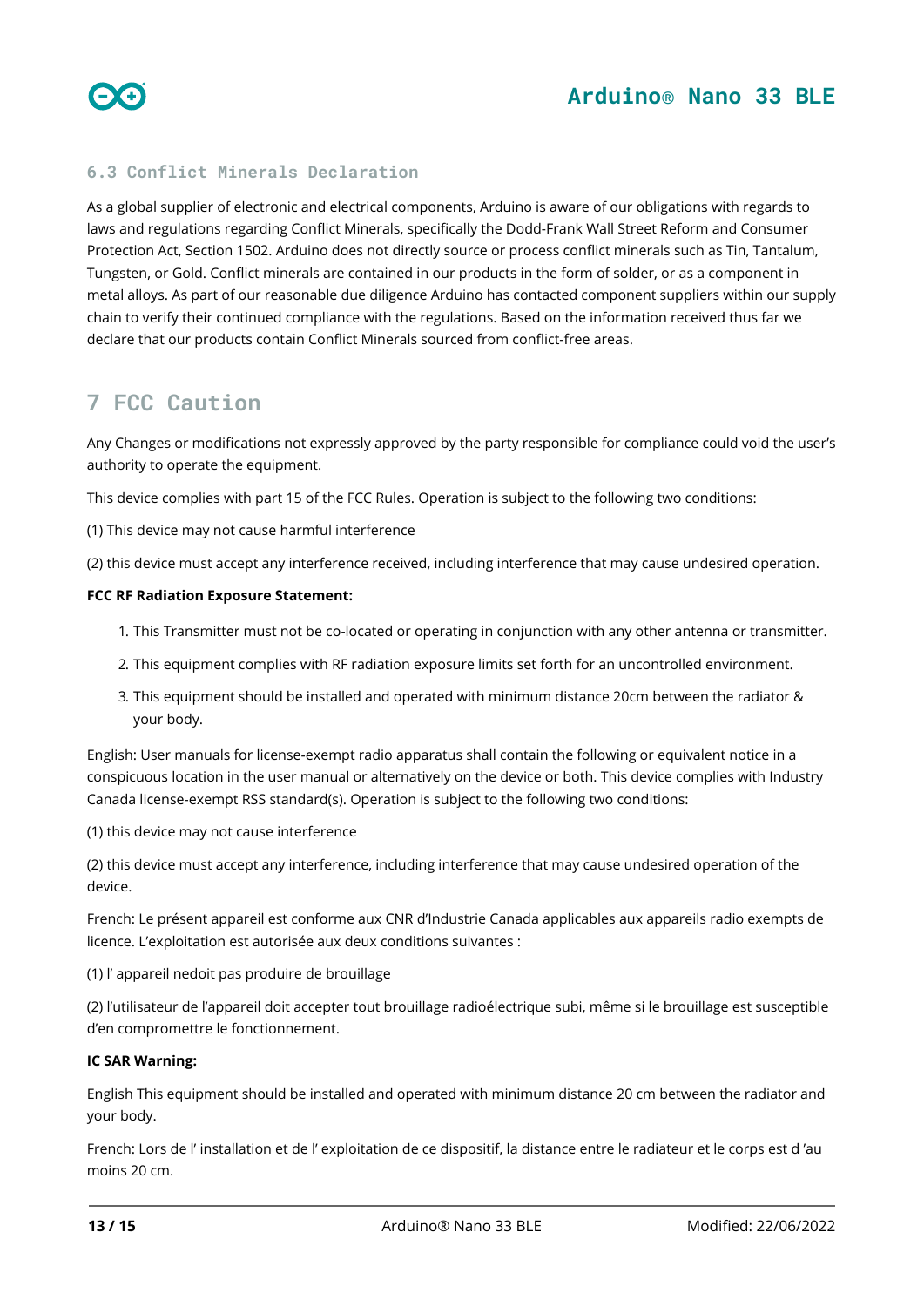**Important:** The operating temperature of the EUT can't exceed 85℃ and shouldn't be lower than -40℃.

Hereby, Arduino S.r.l. declares that this product is in compliance with essential requirements and other relevant provisions of Directive 2014/53/EU. This product is allowed to be used in all EU member states.

| <b>Frequency bands</b> | Maximum output power (ERP) |
|------------------------|----------------------------|
| l 863-870Mhz           | 5.47 dBm                   |

# <span id="page-13-0"></span>**8 Company Information**

| Company name    | Arduino S.r.I                           |
|-----------------|-----------------------------------------|
| Company Address | Via Andrea Appiani 25 20900 MONZA Italy |

# <span id="page-13-1"></span>**9 Reference Documentation**

| Reference                    | <b>Link</b>                                                                                             |  |
|------------------------------|---------------------------------------------------------------------------------------------------------|--|
| Arduino IDE<br>(Desktop)     | https://www.arduino.cc/en/Main/Software                                                                 |  |
| Arduino IDE (Cloud)          | https://create.arduino.cc/editor                                                                        |  |
| Cloud IDE Getting<br>Started | https://create.arduino.cc/projecthub/Arduino_Genuino/getting-started-with-arduino-<br>web-editor-4b3e4a |  |
| Forum                        | http://forum.arduino.cc/                                                                                |  |
| SAMD21G18                    | http://ww1.microchip.com/downloads/en/devicedoc/40001884a.pdf                                           |  |
| <b>NINA W102</b>             | https://www.u-blox.com/sites/default/files/NINA-W10_DataSheet_%28UBX-<br>17065507%29.pdf                |  |
| ECC608                       | http://ww1.microchip.com/downloads/en/DeviceDoc/40001977A.pdf                                           |  |
| MPM3610                      | https://www.monolithicpower.com/pub/media/document/MPM3610_r1.01.pdf                                    |  |
| NINA Firmware                | https://github.com/arduino/nina-fw                                                                      |  |
| ECC608 Library               | https://github.com/arduino-libraries/ArduinoECCX08                                                      |  |
| LSM6DSL Library              | https://github.com/stm32duino/LSM6DSL                                                                   |  |
| ProjectHub                   | https://create.arduino.cc/projecthub?by=part∂_id=11332&sort=trending                                    |  |
| Library Reference            | https://www.arduino.cc/reference/en/                                                                    |  |
| Arduino Store                | https://store.arduino.cc/                                                                               |  |